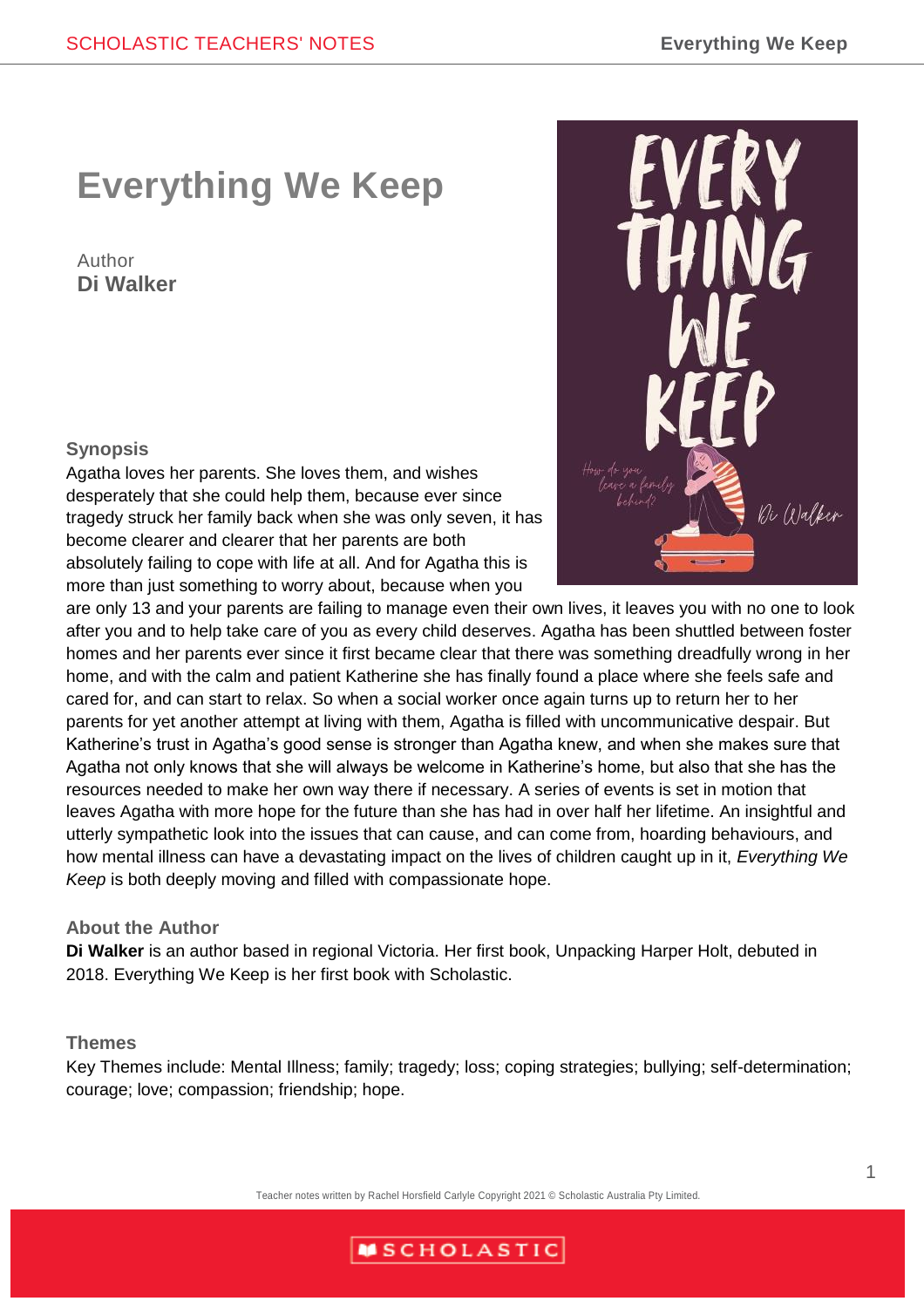#### **Writing Style**

Written in the third person the story follows the viewpoint of thirteen year old Agatha throughout. The narrative is for the most part chronologically straightforward, with the prologue being set six years before the main action of the story. The details of past events from Agatha's childhood are revealed slowly through both action and dialogue, as she and her parents share the events of that horrific day with friends and with each other. Agatha's current life is likewise revealed to the reader over the course of the action and as part of natural plot progression, which both maintains reader interest and gradually builds plot tension throughout. Characters are consistently complex and multi-faceted and there is a recurring thematic progression regarding personal emotional growth and self-confidence, and a constant reiteration in the protagonist's life that there is no one correct way to feel about a situation, merely a choice of ways in which one can respond. Despite the subject matter being serious, and at times distressing, the novel maintains and builds a hopeful tone overall, while also exploring the impact of mental illness and childhood trauma and tragedy on the individuals involved.

## TEACHER NOTES

- 1) Before reading the story, as a class look closely at the cover and title, and discuss what you can learn from them. Some things to include in your discussion might be:
	- What does the image on the cover show?
	- Who do you think this book might be about and why?
	- What does the title of the story tell us about the content what might it plausibly be about?
	- What is the emotive impact of the cover artwork how do you feel when you look at it?
- 2) After reading the novel, as a class discuss the title and what you think it means in the context of Agatha's story. Think about both the figurative and literal meanings of the phrase, and how keeping things can harm, or can help.
- 3) Why does Agatha's mother keep so many things, that there is no space for people in the house?
- 4) What was Agatha's mother's reaction when other people tried to clean out her house and threw out some of the things that were cluttering up her life?
- 5) How do you think Agatha's mother must feel about her life and her house? As a class discuss what it must be like from her perspective. Use your discussion to help you write a character analysis of Agatha's mother, and then rewrite one of the scenes where Agatha is interacting with her mother from her mother's point of view.
- 6) When Agatha travels from her home to Katherine's house, she has to catch two trains and a bus. On a map of your local area, choose a random spot some distance from your home, and work out how you could get there by yourself if you had to. How many trains, trams and/or buses would you need to catch, or could you walk, ride, or jog there? Think about both time and distance when you are working out your route, and remember the shortest distance isn't always the quickest way to get somewhere.
- 7) Routine is very important to both Katherine and Lawson, and in her time living with them Agatha has also come to appreciate its benefits. Some people stick to a daily routine rigidly, while others prefer a more flexible lifestyle. What routines do you have in your life? Think about the places you go and the things you do on a regular basis and what routines you might have surrounding these activities. What is the classroom routine at school? As a class create a weekly timetable that shows what your class

Teacher notes written by Rachel Horsfield Carlyle Copyright 2021 © Scholastic Australia Pty Limited.

## **MSCHOLASTIC**